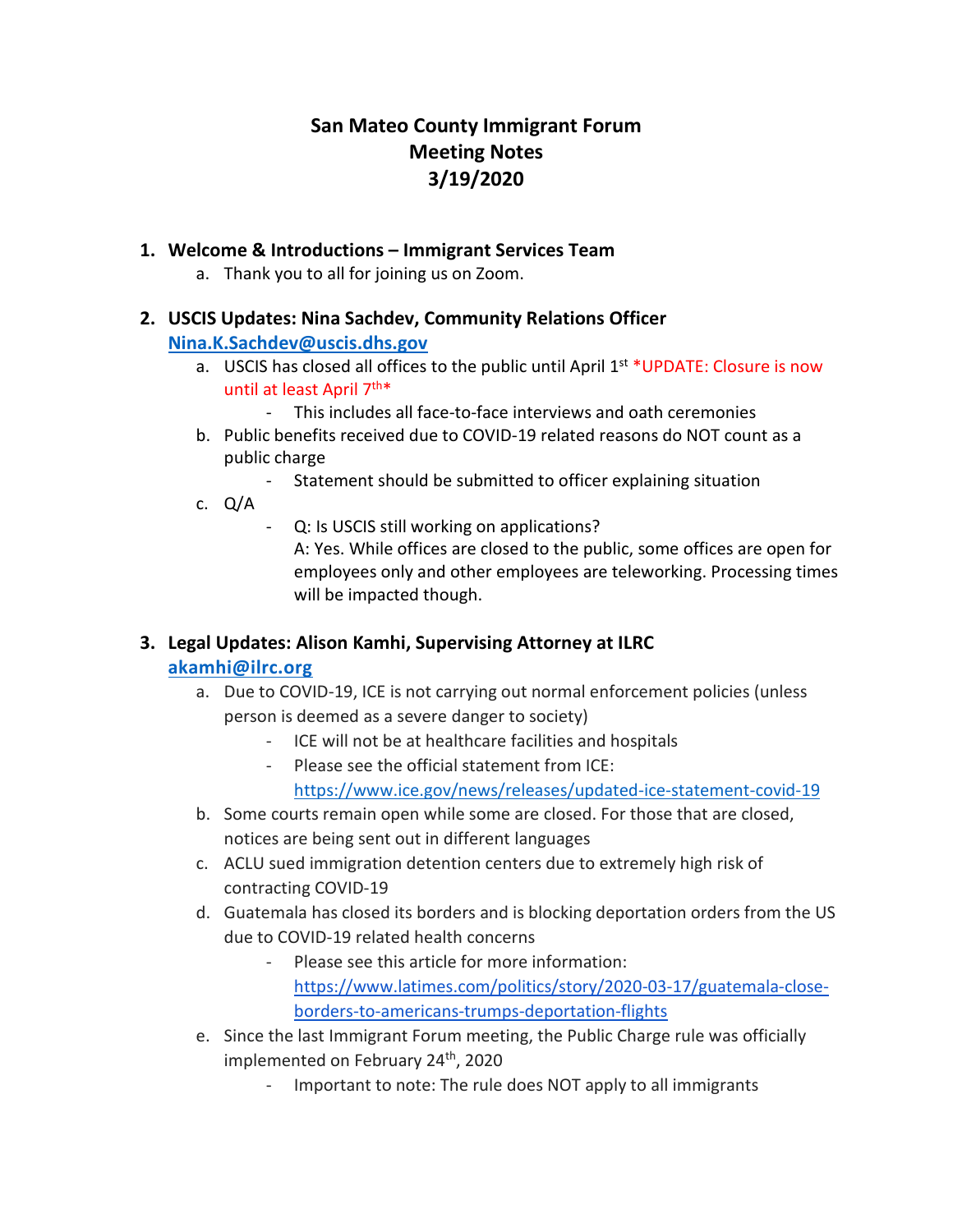- Please see this advisory for more information: <https://www.ilrc.org/overview-public-charge-and-benefits-march-2020>
- **4. Presentation: Immigrant Legal Resource Center (ILRC) – Alison Kamhi, Supervising Attorney at ILRC [akamhi@ilrc.org](mailto:akamhi@ilrc.org)**; **415-321-8552**
- For more detailed information, please see Powerpoint located on the Immigrant Services website:

https://cmo.smcgov.org/sites/cmo.smcgov.org/files/documents/files/ILRC.Who. [We\\_.Are\\_.pdf](https://cmo.smcgov.org/sites/cmo.smcgov.org/files/documents/files/ILRC.Who_.We_.Are_.pdf)

- a. The ILRC uses policy advocacy, capacity building, and civic engagement strategies to help immigrant families be together and thrive
- b. New Americans Campaign: National project led by ILRC to help people complete naturalization applications
- c. Red Cards: Help people assert their rights and defend themselves in many situations, such as when ICE agents go to a home
	- Visi[t https://www.ilrc.org/red-cards](https://www.ilrc.org/red-cards) to print your own or order some free-of-charge in many different languages if you are an immigrantserving organization or a public defender based in the San Francisco Bay Area
- d. Policy Work: Focuses on addressing inequalities in the immigration system
	- For example: ILRC had huge role in pushing AB 32 forward shutting down private prisons and immigration jails in California (took effect in January 2020)
- e. ILRC Attorney of the Day
	- Mon-Thu 10am-5pm
	- Attorneys (Alison + 10 others) are available to answer all types of questions by email or phone regarding immigration law and practice
	- To discuss rates and set up a contract, please contact [AODAdmin@ilrc.org](mailto:AODAdmin@ilrc.org) or call (415) 255-9499 – some organizations have free access, some have special non-profit rate
- f. Resource Guides:
	- Naturalization and U.S. Citizenship Legal Guide: learn detailed eligibility requirements for naturalization and helpful suggestions on both procedural issues and ways to effectively work with naturalization clients \*For simple guidance on filling out the citizenship application (available in 13 languages): [https://www.ilrc.org/n-400-translations](https://www.ilrc.org/n-400-translations-spanish-other-languages)[spanish-other-languages\\*](https://www.ilrc.org/n-400-translations-spanish-other-languages)
	- Families & Immigration Practical Guide: essential tool for practitioners who assist in all aspects of family-sponsored immigration
	- FOIA Requests and Other Background Checks Practical Guide to Filing Records Requests in Immigration Cases: provides practitioners with a